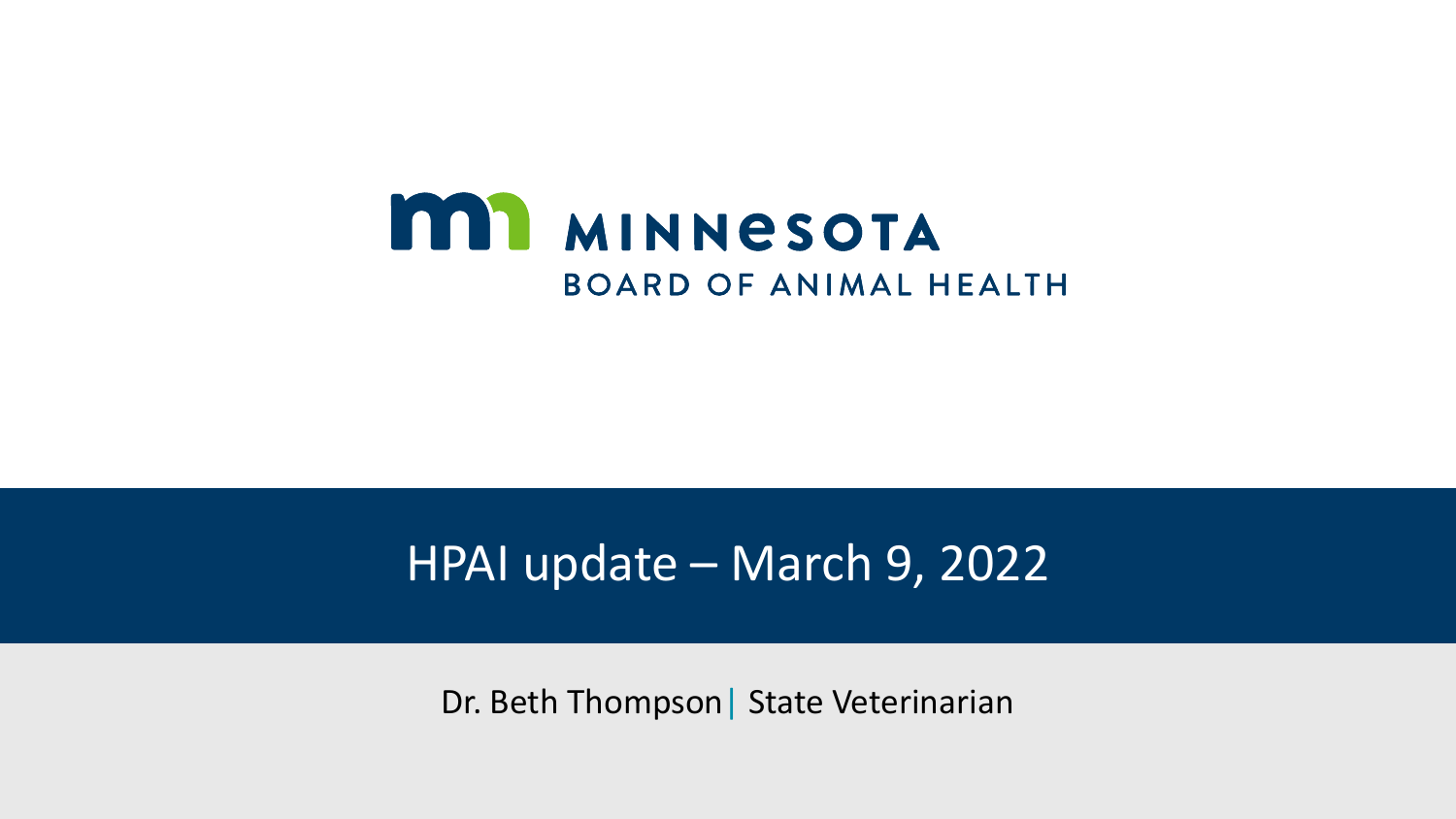#### Commercial and Backyard HPAI Detections

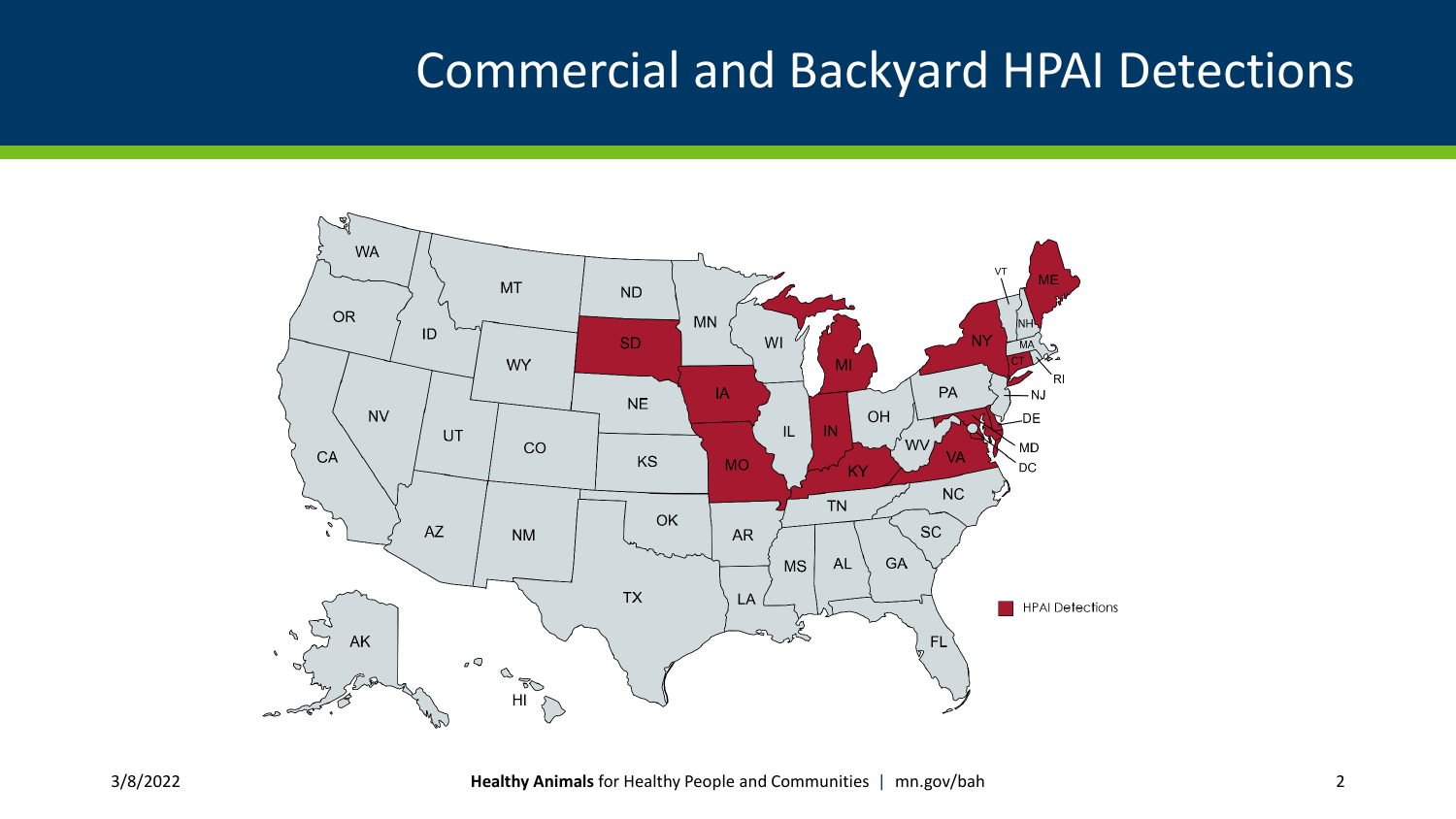## Current U.S. HPAI Situation

| <b>State</b>        | <b>Number of Detections</b> | Type of poultry                                 |
|---------------------|-----------------------------|-------------------------------------------------|
| Indiana             | 6                           | <b>Commercial turkeys</b>                       |
| Kentucky            | $\overline{2}$              | Commercial broiler chickens, commercial turkeys |
| Virginia            | $\mathbf{1}$                | <b>Backyard</b>                                 |
| New York            | 3                           | <b>Backyard</b>                                 |
| <b>Maine</b>        | $\overline{2}$              | <b>Backyard</b>                                 |
| <b>Delaware</b>     | 1                           | <b>Commercial poultry</b>                       |
| Michigan            | $\mathbf{1}$                | <b>Backyard</b>                                 |
| lowa                | $\overline{2}$              | Backyard, commercial turkeys                    |
| Connecticut         | $\mathbf 1$                 | <b>Backyard</b>                                 |
| <b>Missouri</b>     | $\overline{2}$              | Backyard, commercial broiler chickens           |
| Maryland            | $\mathbf 1$                 | <b>Commercial layer chickens</b>                |
| <b>South Dakota</b> | 1                           | <b>Commercial mixed species</b>                 |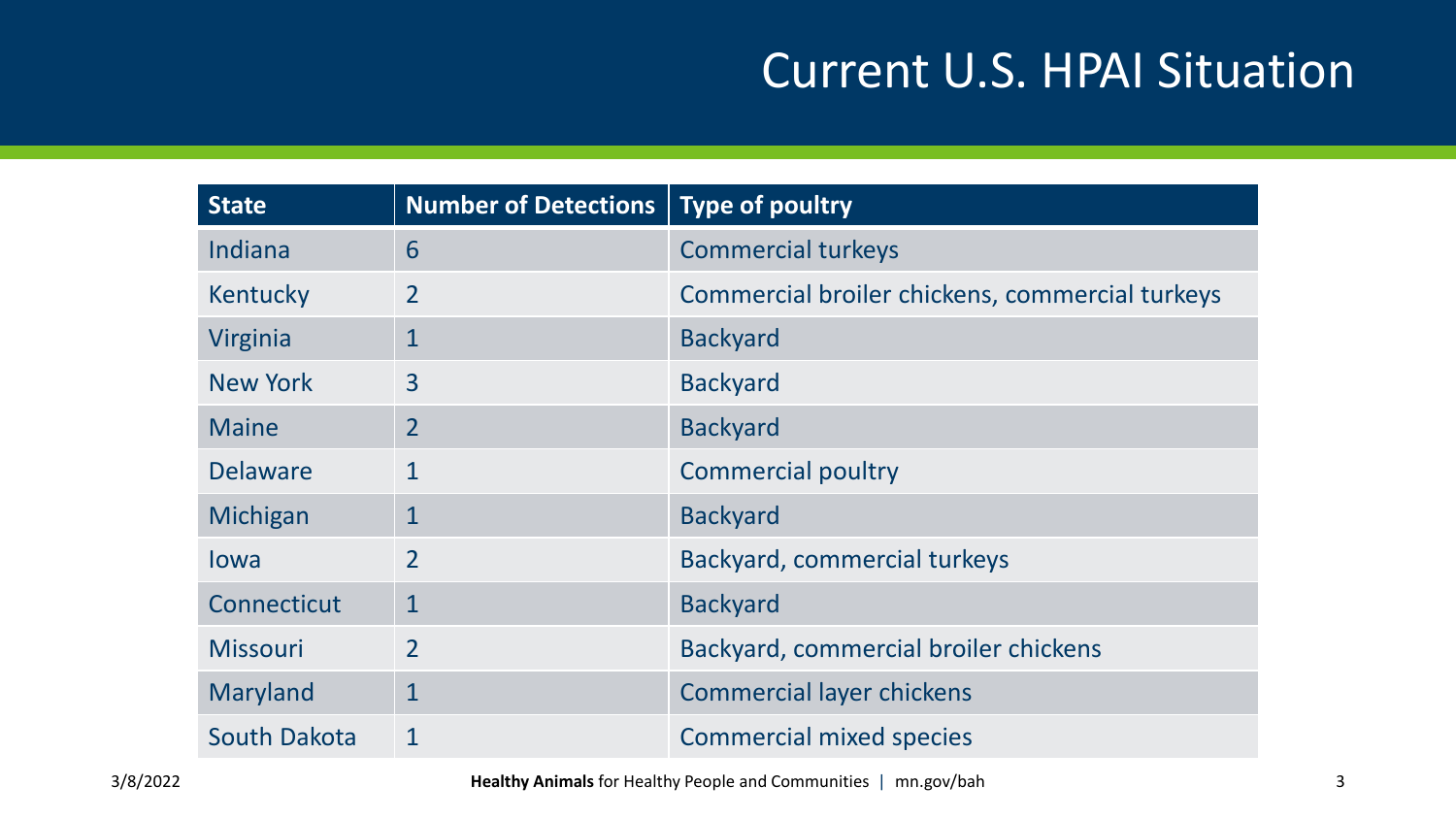## Minnesota HPAI Preparations

- Promoting increased surveillance and biosecurity.
- Weekly meetings with industry and poultry veterinarians.
- Outreach to backyard producers with U of M Extension.
- Alerts to non-poultry veterinarians to increase awareness.
- Biweekly legislative update calls.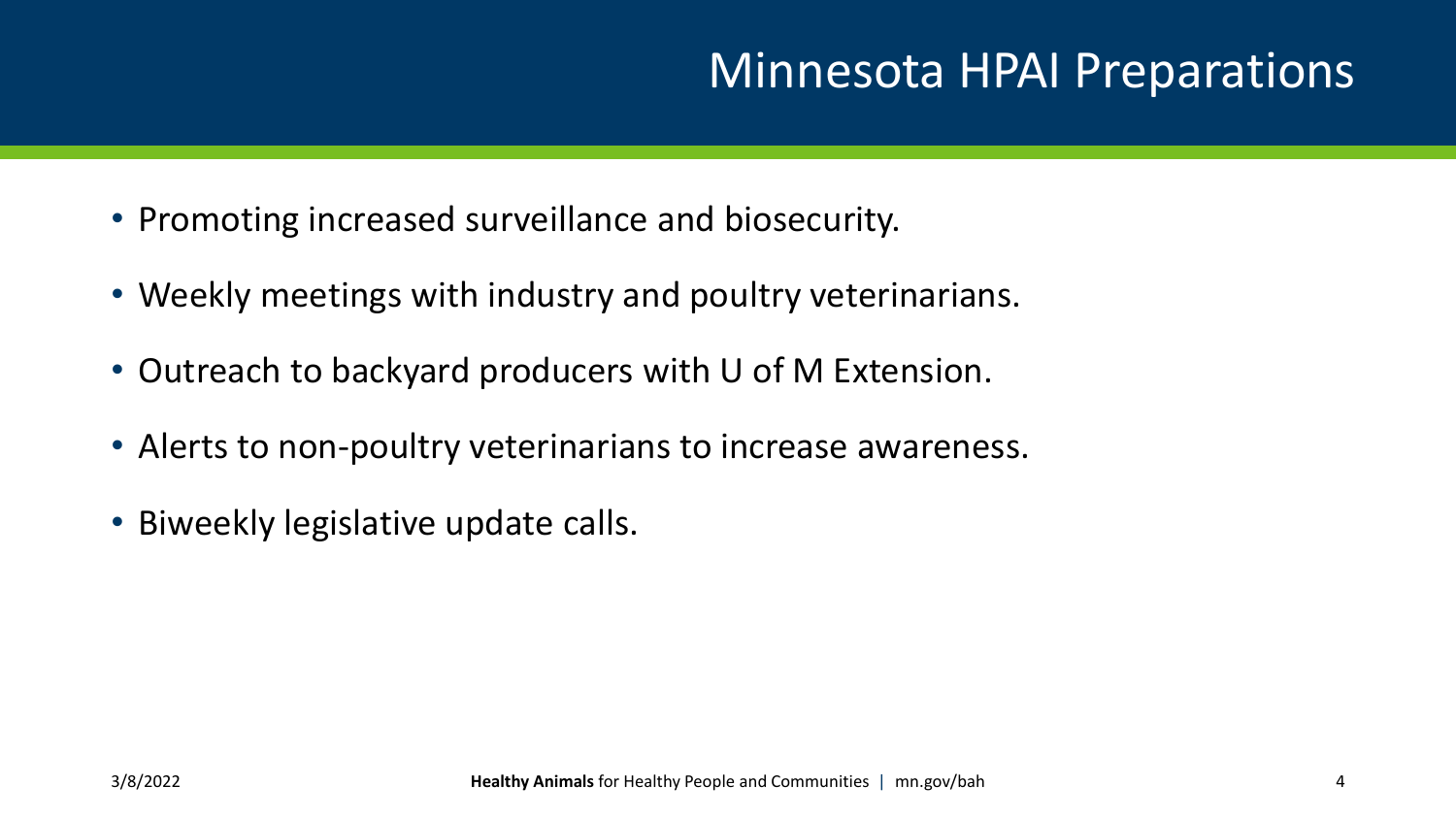#### Minnesota HPAI Points to Remember

- Minnesota conducts routine disease surveillance before poultry is marketed.
- Properly handled and cooked poultry is safe to eat. It will continue to be safe even if HPAI is detected.
- HPAI poses a low human health risk to the public.
- Poultry owners are our first line of defense by practicing good biosecurity.